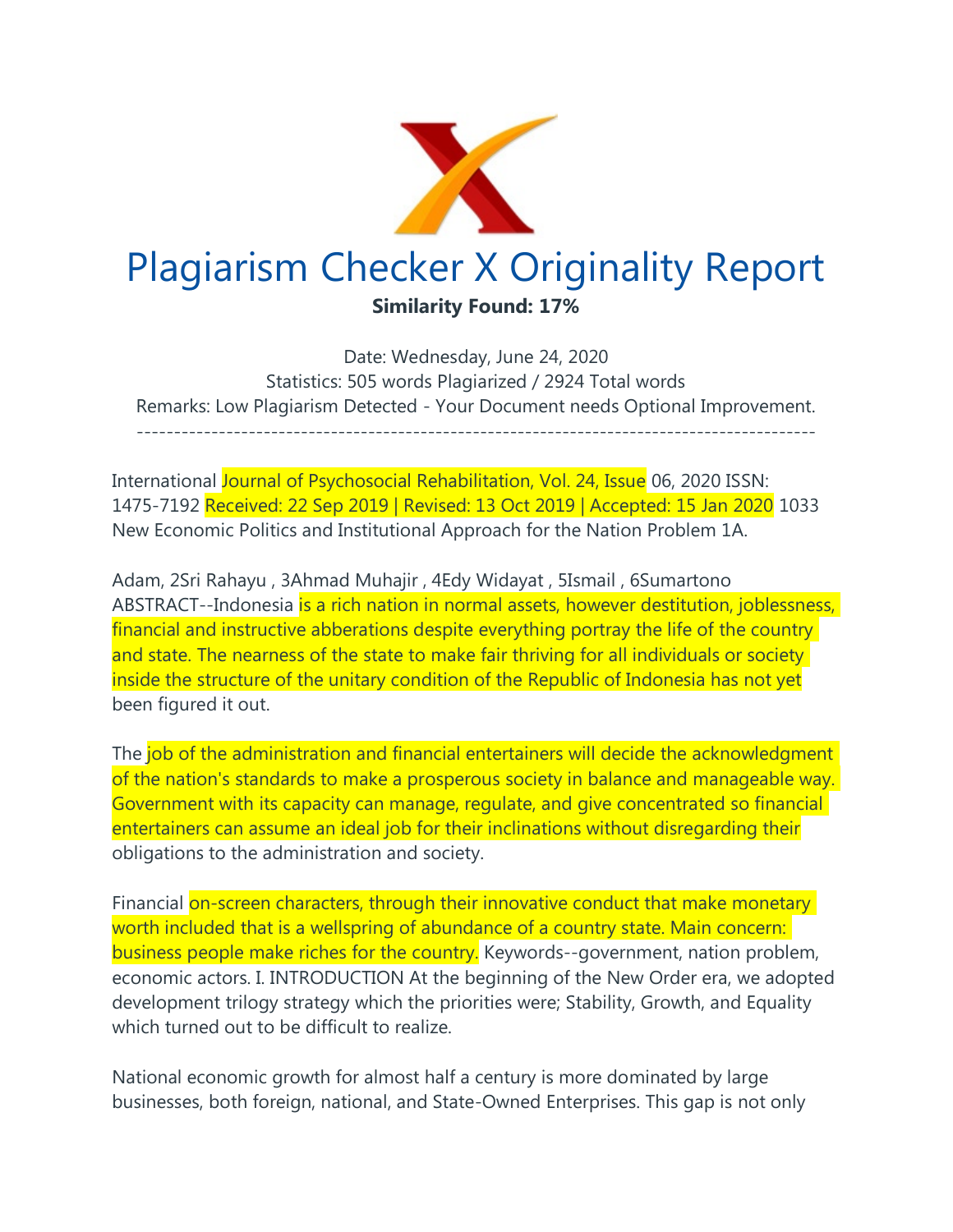reflected by income or wealth differences among groups, but also between regions. Even more alarming, the gap in human resource capacity that originates among others is the gap in the quality of education between regions within the Unitary State of the Republic of Indonesia. For the most last century, economic growth was fueled by what seemed to be a certain truth: the abundance of natural resources.

We minded our way to growth. We burned our way tospert We beleve isumitoutsequen Thys ae gon time, that model is recipe for national disaster. It is a global suicide pact. However, economic, social, and even regional geopolitical development requires strategy change and a priority measure of development concept to encourage inclusive economic growth. 1Universitas Medan Area, Medan, Indonesia,arigapr4@gmail.com. 2Universitas Jambi, Jambi, Indonesia , sri\_rahayu@unja.ac.id .

3Universitas Islam Sumatera Utara, Medan, Indonesia , ahmadmuhajir@uisu.ac.id . 4Dr Soetomo University, Surabaya, Indonesia , edy.widayat@unitomo.ac.id . 5Institut Pemerintahan Dalam Negeri, Indonesia , ismailnurdin@ipdn.ac.id . 6Dr Soetomo University, Surabaya, Indonesia , sumartono@unitomo.ac.id. International Journal of Psychosocial Rehabilitation, Vol.

24, Issue 06, 2020 ISSN: 1475-7192 Received: 22 Sep 2019 | Revised: 13 Oct 2019 | Accepted: 15 Jan 2020 1034 II. A PORTRAIT OF THE NATION PROBLEM It must be appreciated that it is the economic actors who create the wealth of a country through the processes of production, distribution, trade that in addition to employ labors, it also pays direct or indirect taxes.

Economic actors, through their entrepreneurial behavior that create economic value added that is a source of wealth of a nation-state. Bottom line: business enepreurcrtwea thton Pancasila Economics deals with three economic behaviors, namely: Cooperative, State, and Private with their respective roles. **Article 33 of the 1945 Constitution** mandates: 1. The economy is structured as a joint effort based on the principle of kinship; 2.

The branches of production which are important for the state and which control the lives of many people are controlled by the state; 3. The earth, water and natural resources contained therein are controlled by the state and are used to the greatest extent possible for the prosperity of the people. 4.

The national economy is organized based on economic democracy with the principles of togetherness, fair efficiency, sustainable, environmentally independent, and by maintaining a balance of progress and national economic unity; 5. Further provisions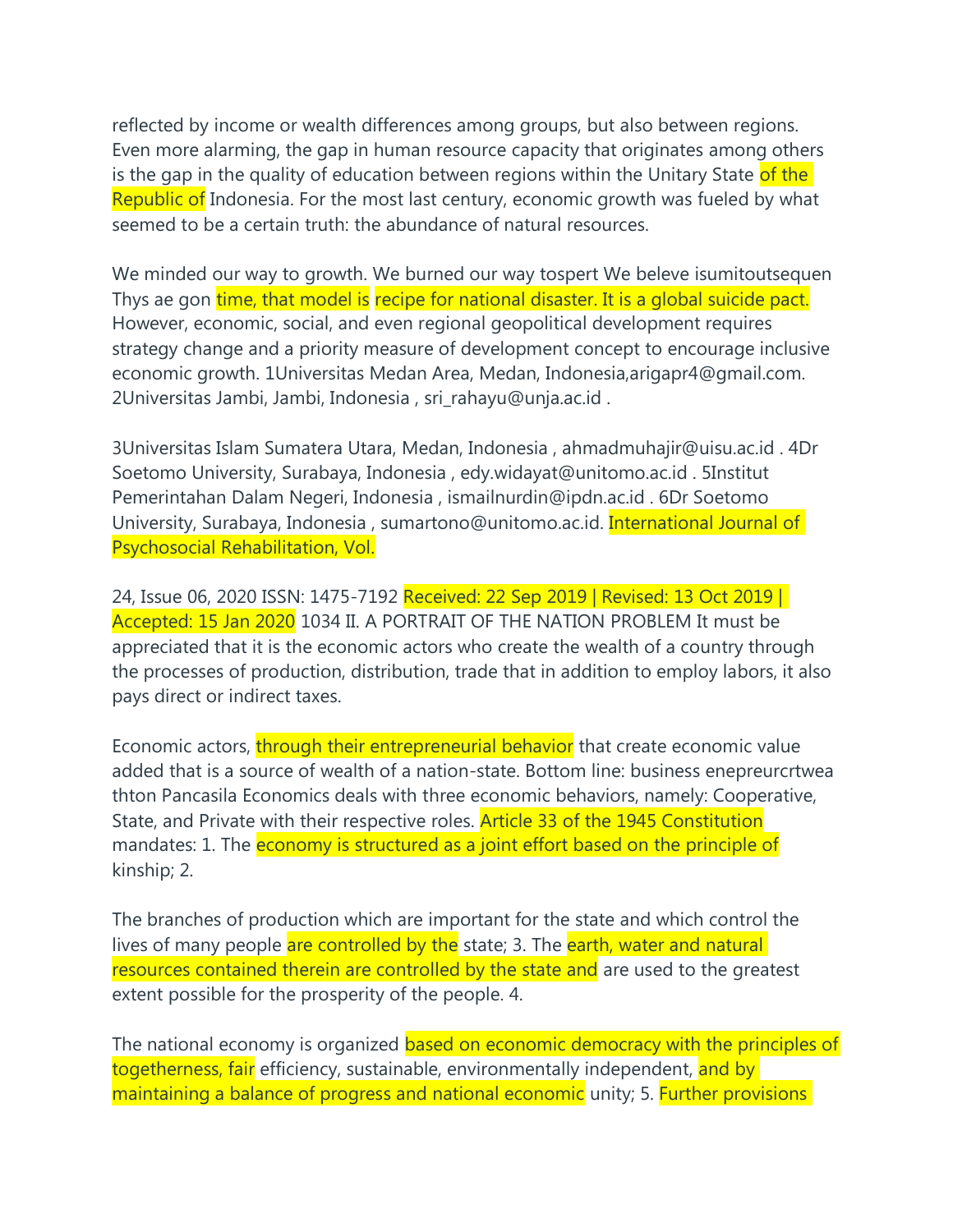regarding the implementation of this article are regulated in the law. So the establishment of cooperative businesses and Indonesian State-Owned Enterprises is positioned to become the main economic actor for the interests of the country and its people. Figure 1: Nation Problem Limited Liability Company.

In its journey, Indonesian economic politics since the New Order era until the Reform Order which is still rolling, are inclined towards market mechanism without clear control or alignment towards weak economic actors. Because of the economic growth that is supported by large private national businesses, foreign and state-owned enterprises, it seems to have aired economic growth like an airplane with its auto pilot.

Critics say that Indonesia's economic politics is similar to the concept of "neolib" which makes the strong actor become stronger to control the nation's economy. Growth is created, but more exclusively enjoyed by large economic actors who at the same time gave birth to the middle class which is a source of growth through International Journal of Psychosocial Rehabilitation, Vol.

24, Issue 06, 2020 ISSN: 1475-7192 Received: 22 Sep 2019 | Revised: 13 Oct 2019 | Accepted: 15 Jan 2020 1035 increasing consumption. Consequently, the gap widens, the GINI ratio increased from 0.31 to 0.41 in the last 10 years because the government did not intervene to support small and medium economic actors.

"Inis e doneconipoltcs ce e Orerunt e mOrwhch s i rolling, are inclined towards market mechanism without clear control or alignment towards weak economic actors. Because of the economic growth that is supported by large private national businesses, foreign and state-owned enterprises, it seems to have aired economic growth like an airplane with its auto pilot.

Critics say that Indonesia's economic politics is similar to the concept of "neolib" which makes the strong actor become stronger to control thatons om" This gap is not only reflected by income or wealth differences among groups, but also between regions. Even more alarming, the gap in human resource capacity that originates among others is the gap in the quality of education between regions within the Unitary State of the Republic of Indonesia. III. NEW ECONOMIC POLITICS Change involves transforming the structure, system, skill and paradigm of HR and political policy.

Then there must be a serious political will to provide legitimacy and commitment of the state to ensure the implementation of the desired change as the final target. "Forthm st tur omc owt s ed wht ed o a ain uththadan of natural resources. We minded our way to growth. We burned our way to prosperity. We believe in consumption without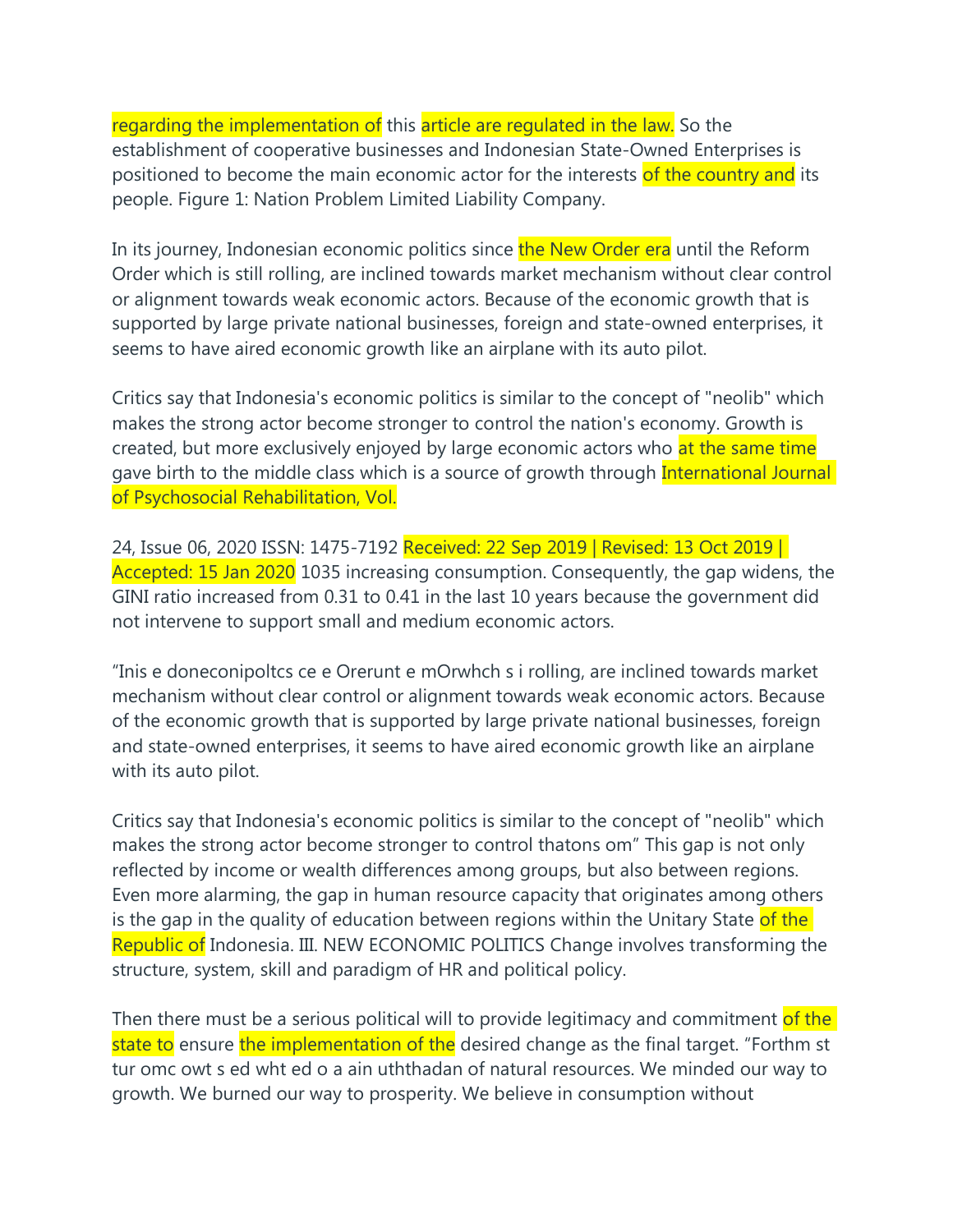consequences .ose ys rgon....

"Te imof ipoltil omtsforaon s otonltrdiites we oups, egis and human resource capacity, but also to build a solid economic foundation because it is rooted in the culture and Iveloods te mjory Inesipeopl" In this case, a new "political economy" is needed towards economic growth and inclusive finance. The aim of this political economy transformation is not only to reduce disparities between groups, regions and human resource capacity, but also to build a solid economic foundation because it is rooted in the culture and livelihoods of the majority of Indonesian people.

Since independence day, we have experienced changes in the structure of the state and government that gave birth to different economic politics in accordance with the era. The Old Order gave birth to socialistic economic politics and become the liberalism in New Ordmer era. In the Reformation Era, with such significant changes in government systems (Decentralization and Regional Autonomy), it was apparently not followed by changes in economic and financial politics that provided opportunities and support for the society's economy.

Of course the principle of a market economy is still needed for national efficiency and competitiveness. We are dealing with regional economic-geopolitics (ASEAN Economic Community), amidst threats of poverty, unemployment, economic and education disparities between groups or between regions. This economic policy roadmap in the Reformation Era should be in the middle lane.

In short, the Inclusive Economic and Financial system, which is the implementation of the mandate of the 1945 Constitution especially article 33 paragraph 1 which reads International Journal of Psychosocial Rehabilitation, Vol. 24, Issue 06, 2020 ISSN: 1475-7192 Received: 22 Sep 2019 | Revised: 13 Oct 2019 | Accepted: 15 Jan 2020 1036 "We rdeag th regional economic-geopolitics (ASEAN Economic Community), amidst threats of poverty, unemployment, economic and educaton spariwe oups bet ron" "Ts omc iy o admap in the Reformation Era should be in the middle lane.

In short, the Inclusive Economic and Financial system, which is the implementation of the mandate of the 1945 Constitution especially arie 33 paraphi rds "Thoms stucted a s a joint effort based on the principle of kinship ", and paragraph 4 which reads" The national economy is organized based on economic democracy with the principles of togetherness, fair efficiency, sustainable, environmentally sound, independent, and by maintaining a balance of progress and national economic unity ". The New Economic Politics must be able to give birth to an inusianequible conigrh.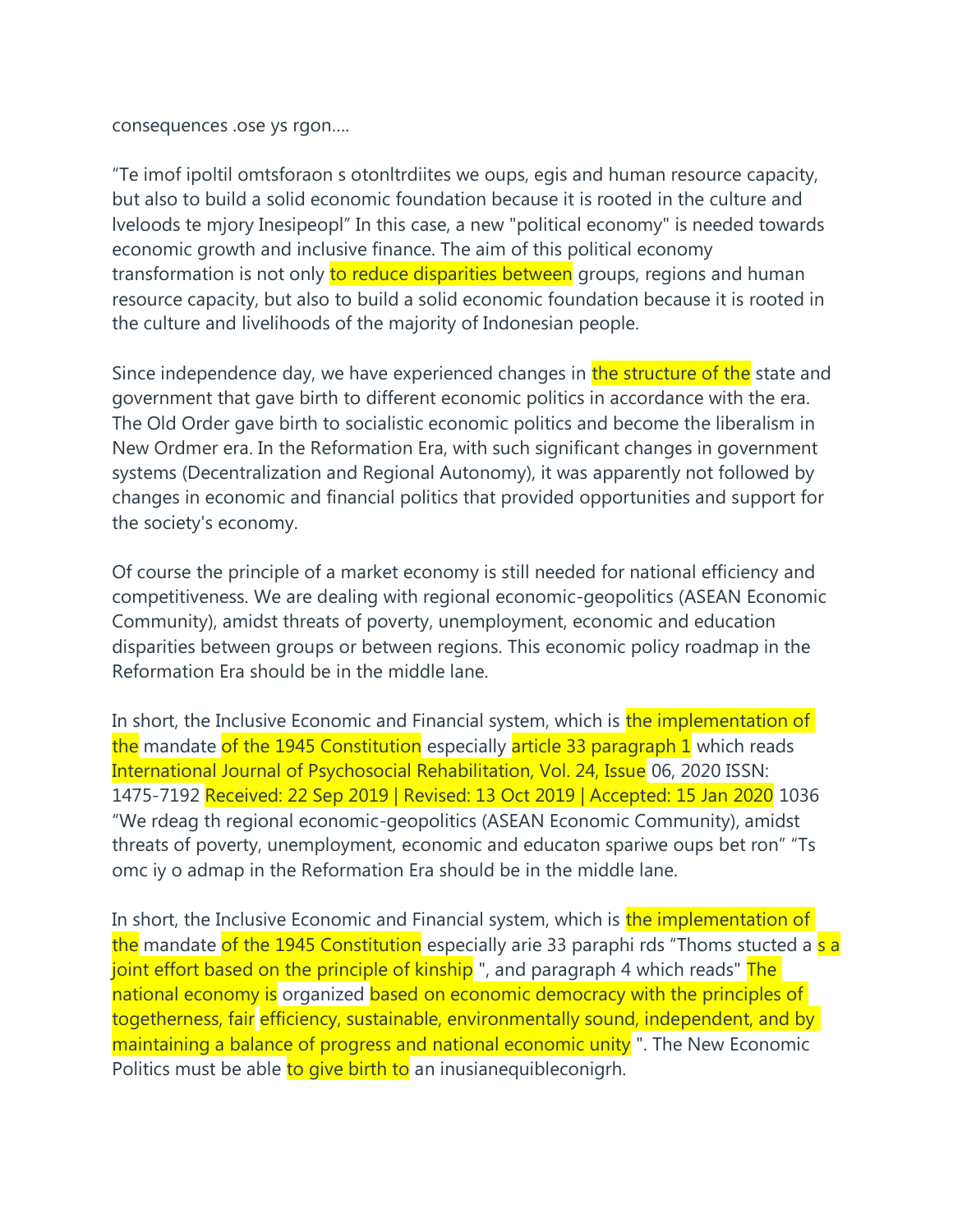"Te omistuctura neffor sed e inplof ni",d para raph 4 which reads" The national economy is organized based on economic democracy with the principles of togetherness, fair efficiency, sustainable, environmentally sound, independent, and by maintaining a balance of progress and national economic unity ". The New Economic Politics must be able to give birth to an inclusive and equitable economic growth.

From the characteristics of economic actors when arranged in a parallel institutional structure, there are five economic actors in form of Business Entity: Foreign-Owned Enterprises, Private-Owned Enterprises, Indonesian State-Owned Enterprises, Local-Owned Enterprises, and People's Owned Enterprises which are the corporatization of cooperatives and Small and Medium Enterprises. IV.

INSTITUTIONAL APPROACH The prosperity of a country is very dependent on the effective role played by its economic actors through its business entities. It is an economic agent which mobilizes and creates added value from economic resources effectively. Figure 2: Economic Actors in Indonesia *International Journal of Psychosocial* Rehabilitation, Vol.

24, Issue 06, 2020 ISSN: 1475-7192 Received: 22 Sep 2019 | Revised: 13 Oct 2019 | Accepted: 15 Jan 2020 1037 The government must play a role in giving birth to regulation and supervision of Foreign Owned Enterprises and Private Owned Enterprises, while managing policies and alignments with State-Owned Enterprises, this Local Owned Enterprises, and Private Owned Enterprises to work together positively.

For this reason, it is important to look at the characteristics of each economic institution which are briefly described as follows: 1. Foreign-Owned Enterprises, in general, the focus is only on business sectors that are in line with the mastery of technology and multinational patterned markets. Therefore, the development of its business is limited and is more inclined to move in the natural resources sector for export as well as with globalized technology and trademark targeting the domestic market.

Therefore, Private Owned Enterprises requires regulation and supervision so natural resources and the domestic market are protected, environmentally sound. The government can provide incentive to develop technology in synergy with national economic actors and make Indonesia as a production base for international market. 2. Private-Owned Enterprises, is a large business group that generally has more than one line of business or conglomeration of companies.

Although many Private Owned Enterprises have gone public, business control is still held by the family which is often called conglomerate. This business group grew and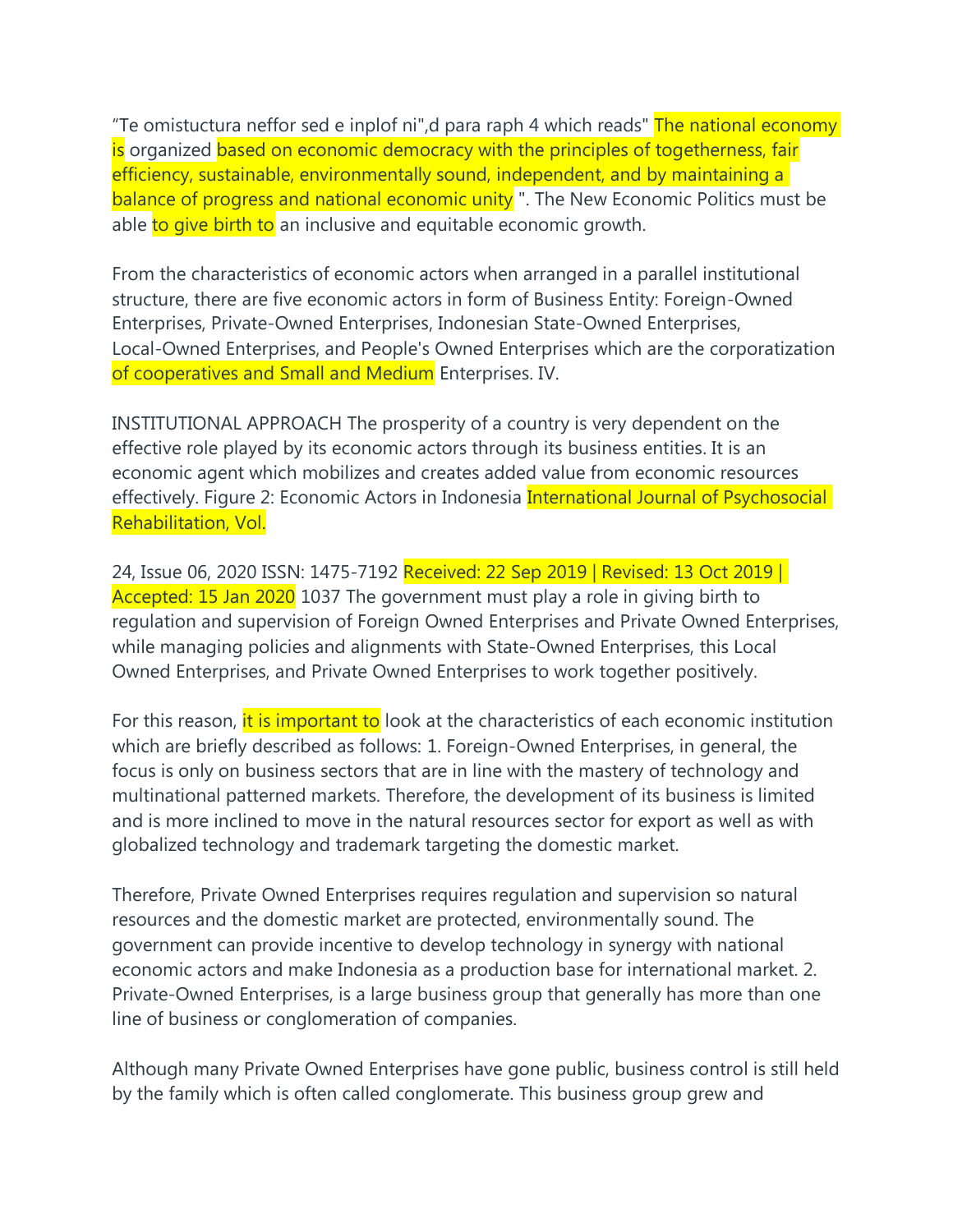developed in the New Order era, in line with the relatively high economic development for three decades. The characteristics of these conglomerates are very entrepreneurial, sometimes even opportunistic.

When Indonesia was hit by a typhoon of the economic crisis in 1997-1998, almost all of the conglomerate's businesses were destroyed and entered the Intensive Care Unit (ICU) under the supervision of the Indonesian Bank Restructuring Agency. The conglomerate's fortune began at the beginning of the Reformation Era because they were able to regain control of their company and or buy assets sold by **Indonesian Bank Restructuring** Agency very cheaply, on average 10-15% of the value of state receivables sourced from Bank Indonesia Liquidity Assistance (BLBI) which is still a burden on the country until now.

Lessons from the economic crisis have changed the behavior of these conglomerates to organize their business entities through the transformation from lobby management to professional management. Moreover, the second generation, even the third, who already have international education have taken over management to grow and develop through a modern corporate management approach. The government needs to increase supervision so tax revenue from Private Owned Enterprises can be optimized.

Efforts and incentives can also be directed so Private Owned Enterprises carrying the Indonesian flag can fly internationally. 3. Indonesian State-Owned Enterprises), operating in all business sectors, both in form of Company (Persero) and Public Corporation for community services. Most of State-Owned Enterprises were taken from business entities owned by the Dutch Colonial after Indonesia seized independence in 1945.

It is not surprising that in the Old Order era, these business entities were managed by military and bureaucrat groups, moreover these business entities were initially patterned monopoly, especially in the infrastructure and community service sectors. In the New Order era, transformation began in both business and management aspects, and new state-owned enterprises were born.

Unfortunately, the intervention of political power and the influence of government International Journal of Psychosocial Rehabilitation, Vol. 24, Issue 06, 2020 ISSN: 1475-7192 Received: 22 Sep 2019 | Revised: 13 Oct 2019 | Accepted: 15 Jan 2020 1038 bureaucracy is still very thick. So the efficiency of State-Owned Enterprises as measured by Return on Assets (ROA) and Return on Equity (ROE) is still far from the bench mark of similar business entities both domestically and internationally. V.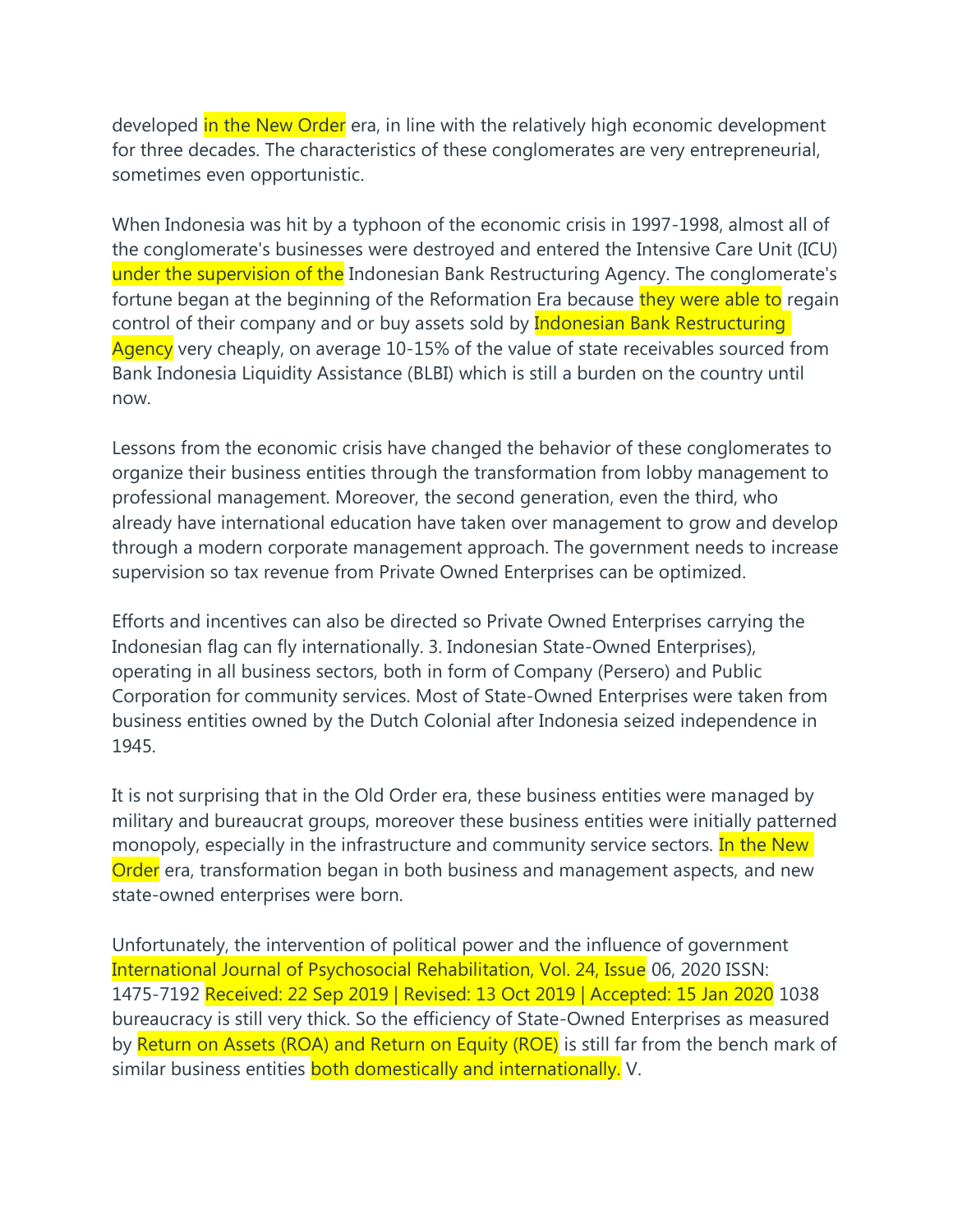CONCLUSION Based on the view that is supported by empirical data in almost all developed countries in the world, wealth is created by organized and systematic economic agents in its economic institutions. Pancasila economic actors need to be spelled out in more detail according to culture and ownership which is a source of inspiration and an entrepreneurial spirit inherent in each economic institution.

From the characteristics of economic actors when arranged in a parallel institutional structure, there are five economic actors in form of Business Entity: Foreign-Owned Enterprises, Private-Owned Enterprises, Indonesian State-Owned Enterprises, Local-Owned Enterprises, and People's Owned Enterprises which are the corporatization of cooperatives and Small And Medium Enterprises. REFERENCES 1. Cao, Y., Huang, L., Li. Y., Jermsittiparsert, K., Ahmadi-Nezamabad, H., & Nojan, S.2020. "Optal Scheduling of Electric Vehicles Aggregator under Market Price Uncertainty Using Robust Optimization Tique.

International Journal of Electrical Power & Energy Systems 117: 105628, 2. Yu, D., Wang, Y., Liu, H., Jermsittiparsert, K. Razjooy,N.2019."Syst icaonof M FuelCels nan prEman aNetk a Hybrd mitiAlthm. Energy Reports 5: 1365-1374. 3. Tian, M., Ebadi, A., Jermsittiparsert, K., Kadyrov, M., Ponomarev, A., Javanshir, N., & Nojavan, S. 2019. "Ri -Based Stochastic Scheduling of Energy Hub System in the Presence of Heating Network and ThalerMagemt.

Applied Thermal Engineering 159: 113825. 4. Yu, D., Wnag, J., Li, D., Jermsittiparsert, K., & Nojavan, S. 2019 . sk -Averse Stochastic Operation of a Power System Integrated with Hydrogen Storage System and Wind Generation in the Presence of Demd se ogra" International Journal of Hydrogen Energy (In press), DOI: 10.1016/j.ijhydene.2019.09.222. 5. Jabarullah, N., Jermsittiparsert, K., Melnikov, P., Maseleno, A., Hosseinian, A.,

& Vessally, E. 2019. "Metods e ect ths Thoests omAlydes:A Ree" Journal of Sulfur Chemistry (In press), DOI: 10.1080/17415993.2019.1658764. 6. Jio, Y., Jermttpar, K.snse A., Yousi Q., & Saani, M. 2019. "Intcton of Thal Cig anlienibiitdertffert Solls. Materials Research Express 6 (10): 106302. 7. Yu, D., Ebadi, A. , siisertK.JaullN., l,M., NojanS. 2019. sk - conraed ochstiOptizaonof centrinSolr t. IEEE Transactions on Sustainable Energy (In press), DOI: 10.1109/TSTE.2019.2927735.

International Journal of Psychosocial Rehabilitation, Vol. 24, Issue 06, 2020 ISSN: 1475-7192 Received: 22 Sep 2019 | Revised: 13 Oct 2019 | Accepted: 15 Jan 2020 1039 8. Jermsittiparser t, ya, , duean, Sin, 2019. erms SupplChain Eples fetBehvis. Journal of Computational and Theoretical Nanoscience 16 (7): 2959- 2966. 9. Srya, .,Singsa,A.Sut, Jermttpar, 2019.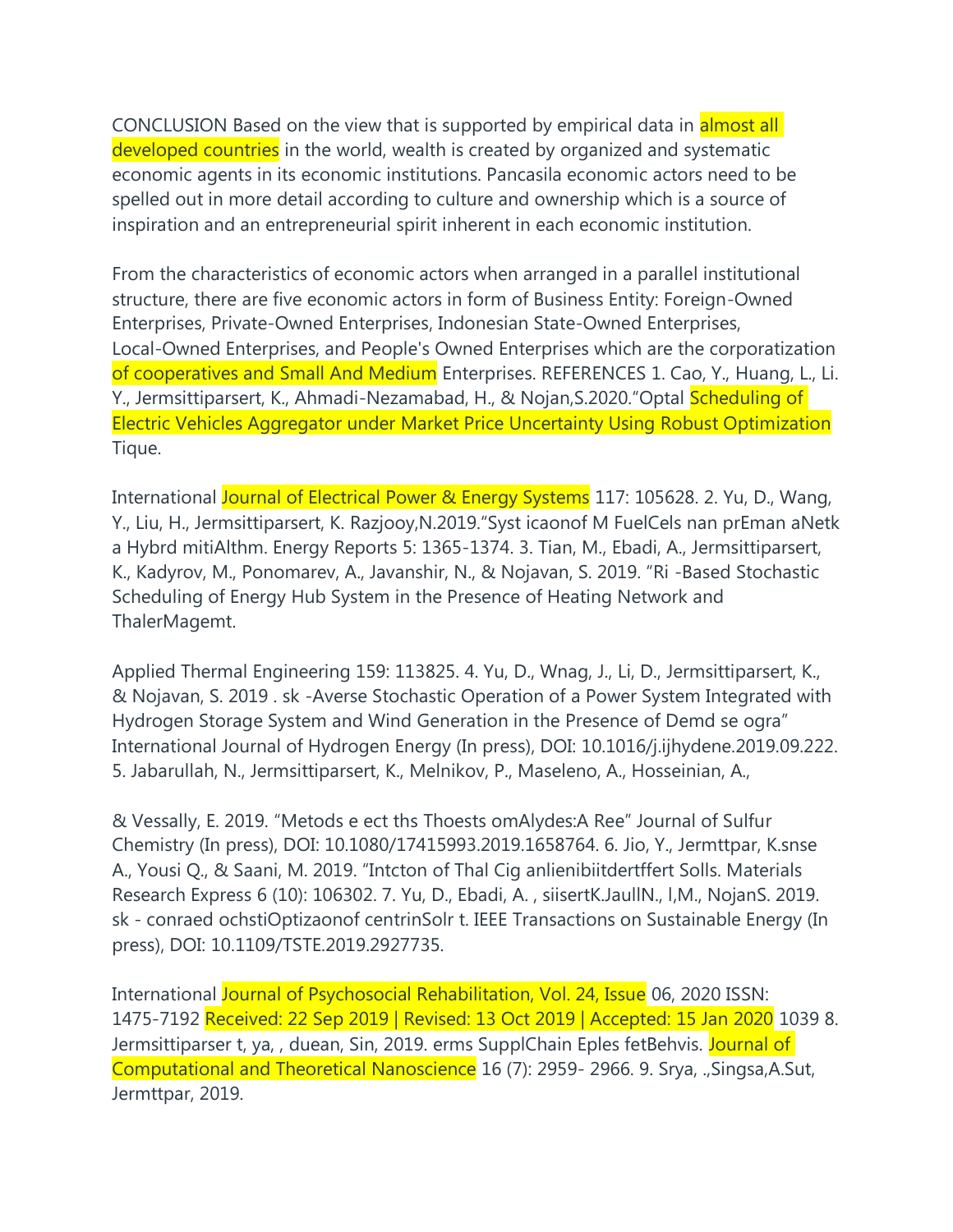Effect of Cultural Traits, Leadership Stes nd itentChanonSupplChaOperaaExcelen" Journal of Computational and Theoretical Nanoscience 16 (7): 2967-2974. 10. Sut, gsa, Srya, ., Jersitpart, 2019. ply Chain Integration, Enterprise Resource Planning, and Organizational Performance: The Enterprise Resource Planning Implementation Apprch Journal of Computational and Theoretical Nanoscience 16 (7): 2975-2981. 11. Singsa, A., Sriyakul, T., Sutduean, J., & sitipart, 2019. "Wiingnof y in Employees to Support Disability Management at Workplace: A Case of Indonesian Supply Chain Comi Journal of Computational and Theoretical Nanoscience 16 (7): 2982-2989. 12. Jermsittiparsert, K. & Ch, T. aor TiIny derthSiuaon Enrmtaeatd Car Essi Te Seres Anaysiomaid.

International Journal of Energy Economics and Policy 9 (6): 366-372. 13. Romprasert, S. & Jermsittiparsert, K.ersk Magemt an of Eomc Pri Bies oject" International Journal of Energy Economics and Policy 9 (6): 349-357. 14. Kayaon A.a, siisertrent Sustabiitns Grh n Maaaby IborinthGr cony nEnonmalEcic" International Journal of Energy Economics and Policy 9 (5): 465-473. 15. Jersitpart, SrikulT.& oong, 2013.

(less) thStae th Globalization Era : pircal oposas Detaton DomiPaPriin id. Asian Social Science 9 (17): 218-225. 16. Jersitpart, K, Srikul T. & ornma, num Waand y's coni Competitiveness: An Empirical Discourse Analys i" The Social Sciences 9 (4): 244-250. 17. Jersitpart, PamaC.& ikulT2014. EcaDise Is Corratonweenxchge Rae andustrloductxport International Business Management 8 (5): 295-300. 18. Jermsittiparsert, K., Sriyakul, T., Pamornmast, C.,

Rodboonsong, S., Boonprong, W., Sangperm, N., Pach, , pa, ., Manot 2016. Comatve udy te iaton Primary Education between the Provincial Administration Organisation and the Office of the Basic EtiComssiin il The Social Sciences 11 (21): 5104-5110. 19. Jersitpart, Trek, & Vitthporn A. "Fea of Cre amg Peopln Muang -Ake, Lak- Hok, Muang, umi. The Social Sciences 10 (1): 24-30. 20. Jersitpart, & atN.

"Feaof mamSts Kasin jaat isit" Research Journal of Applied Sciences 11 (2): 54-61.

## **INTERNET SOURCES:**

 $3% -$ 

https://www.researchgate.net/profile/Muthaloo Subramaniam/publication/338859691 S ociology of Individual Voluntary Tax Compliance/links/5e4a2409a6fdccd965ac3f2b/So ciology-of-Individual-Voluntary-Tax-Compliance.pdf

2% - https://www.psychosocial.com/article/PR260289/14084/

3% - https://www.psychosocial.com/article/PR260098/13339/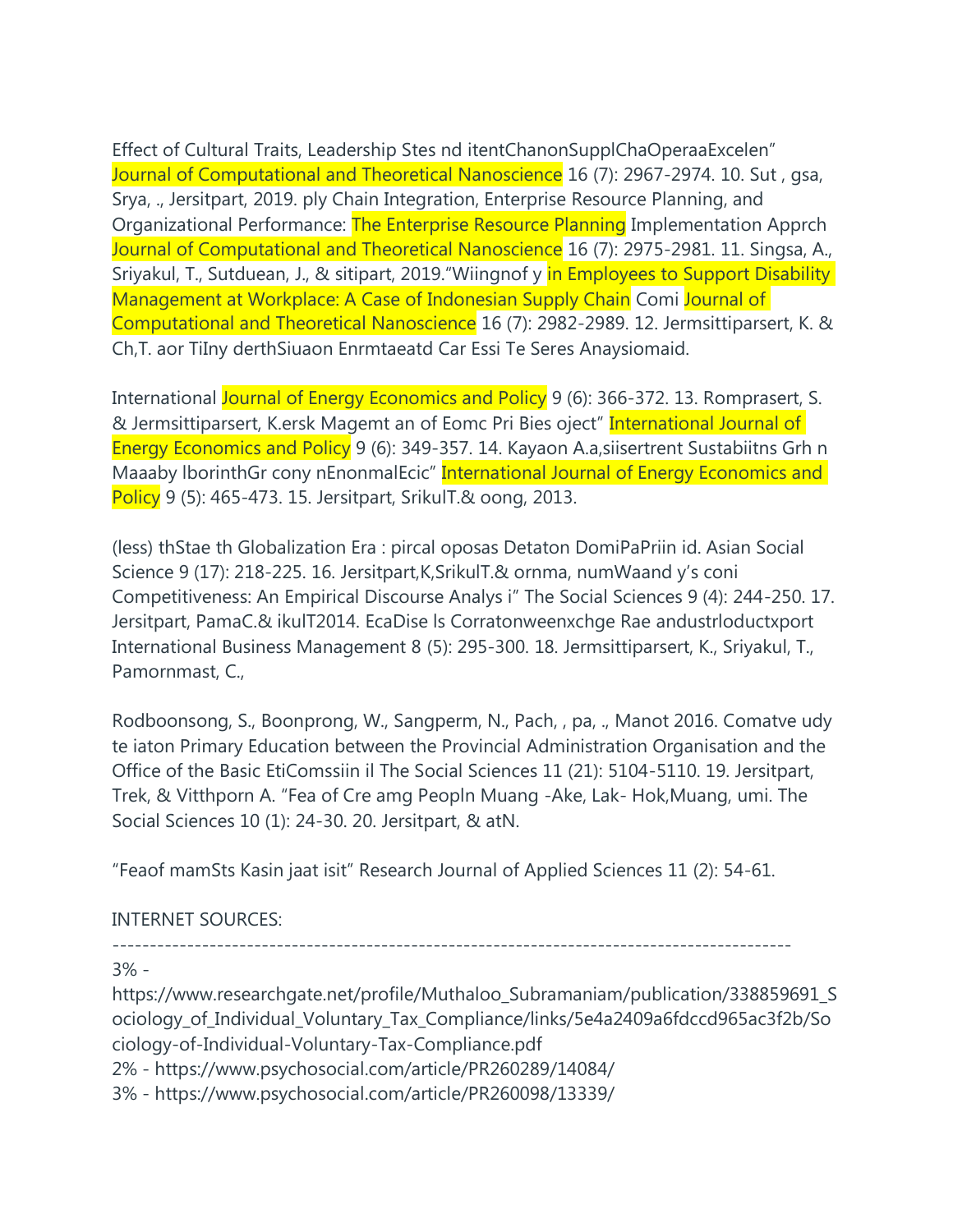<1% - https://www.state.gov/report/custom/8679a25994/

1% -

https://www.britannica.com/explore/savingearth/join-the-global-suicide-pact-thanks-illpass/

<1% - https://en.m.wikipedia.org/wiki/Tax

<1% - https://www.sciencedirect.com/science/article/pii/S0883902609000962

1% -

https://www.abacademies.org/articles/cooperatives-in-the-indonesian-constitution-andthe-role-in-empowering-members-a-case-study-8292.html  $<1\%$  -

https://www.researchgate.net/profile/Waspodo\_Subroto/publication/320109776\_Imple mentation\_of\_partnership\_program\_in\_human\_resources\_development\_and\_business\_fo r\_small\_entrepreneurs/links/59e755a04585152d5f04e06d/Implementation-of-partnershi p-program-in-human-resources-development-and-business-for-small-entrepreneurs.pd f

<1% - https://en.wikipedia.org/wiki/Criticisms\_of\_capitalism

1% - https://tenderturningquiet.blogspot.com/

 $<1\%$  -

https://mafiadoc.com/situational-corporate-governance-of-state-owned-enterprises-in- \_5a1b4a451723dd7ab2e2dbbb.html

<1% - https://fhionaapridahidayah.blogspot.com/2018/03/

 $<1\%$  -

https://www.encyclopedia.com/history/encyclopedias-almanacs-transcripts-and-maps/w omen-renaissance-and-reformation

<1% - http://www.ijbmi.org/papers/Vol(7)12/Version-3/I0712036068.pdf  $<1\%$  -

https://islamicmarkets.com/publications/pt-bank-maybank-syariah-indonesia-annual-re port-2018

<1% - https://content.sciendo.com/view/journals/quageo/37/2/article-p77.xml  $<1\%$  -

https://www.researchgate.net/publication/326575315\_Analysis\_of\_Government\_Internal\_ Control\_System\_on\_Budget\_Implementation\_in\_Accordance\_with\_Government\_Regulati on\_No\_60\_of\_2008

 $<1\%$  -

https://www.hilarispublisher.com/open-access/the-calculation-of-the-remaining-resultsof-operations-of-statementsfinancial-and-cooperative-performance-on-ksp-usaha-jakar ta-bra-2168-9601-1000284.pdf

1% -

https://www.researchgate.net/publication/324947080\_Sustainable\_Development\_Principl es\_in\_the\_Green\_Constitution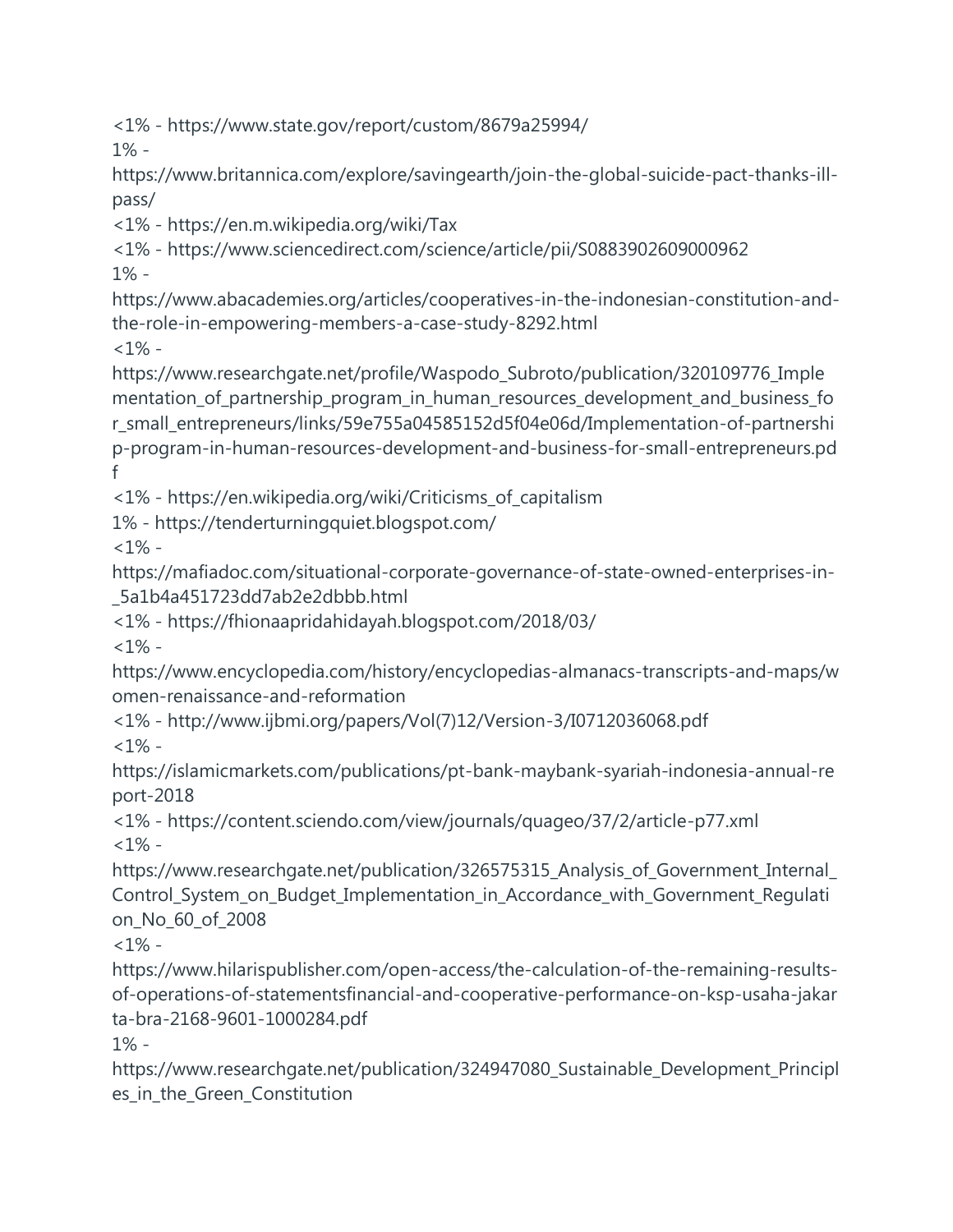1% - http://journal.fh.unsri.ac.id/index.php/repertorium/article/view/389  $<1\%$  -

http://www.ipsnews.net/2020/04/intentional-day-multilateralism-must-start-new-worldorder/

1% - http://bicg.org/bicg.php?sectionID=16

<1% - http://www.sagepub.com/sites/default/files/upm-binaries/40006\_Chapter1.pdf

<1% - https://www.sciencedirect.com/science/article/pii/S0305750X0100002X 1% -

http://www.ilo.org/wcmsp5/groups/public/---dgreports/---dcomm/---publ/documents/ publication/wcms\_153787.pdf

<1% - https://sites.google.com/a/karlmarx.net/open/war-resistance/posts.xml  $<1\%$  -

https://www.deepdyve.com/lp/institute-of-southeast-asian-studies/indonesian-state-ow ned-enterprises-the-challenge-of-reform-qD5G5hYxvg

<1% - https://www.healthaffairs.org/doi/full/10.1377/hlthaff.9.2.133  $<1\%$  -

https://www.researchgate.net/publication/322404459\_Venture\_Capital\_Investment\_and\_ the Post-IPO Performance of Entrepreneurial Firms Evidence from the People's Repu blic\_of\_China

 $<1\%$  -

https://aspe.hhs.gov/report/options-promoting-privacy-national-information-infrastruct ure/2-creation-federal-entity-without-regulatory-authority

<1% - https://www.sciencedirect.com/science/article/pii/S2468042716300215 1% -

http://www.jett.dormaj.com/docs/Volume8/Issue%203/html/Strengthening%20Environ ment%20Resistance%20for%20Improving%20Quality%20Growth.html 1% -

https://www.researchgate.net/publication/336798076\_Optimal\_scheduling\_of\_electric\_ve hicles\_aggregator\_under\_market\_price\_uncertainty\_using\_robust\_optimization\_techniqu e

 $< 1\%$  -

https://www.journals.elsevier.com/international-journal-of-electrical-power-and-energysystems/open-access-articles/

<1% - https://www.sciencedirect.com/science/article/pii/S0020740320305646  $<1\%$  -

https://www.researchgate.net/publication/307710395 Analyzing the effects of informat ion\_technology\_on\_supply\_chain\_integration\_The\_role\_of\_ERP\_success\_mediator 1% -

http://www.jett.dormaj.com/docs/Volume8/Issue%202/Implementation%20and%20Stud y%20of%20Different%20Types%20of%20Environment%20Benefits%20Planning.pdf